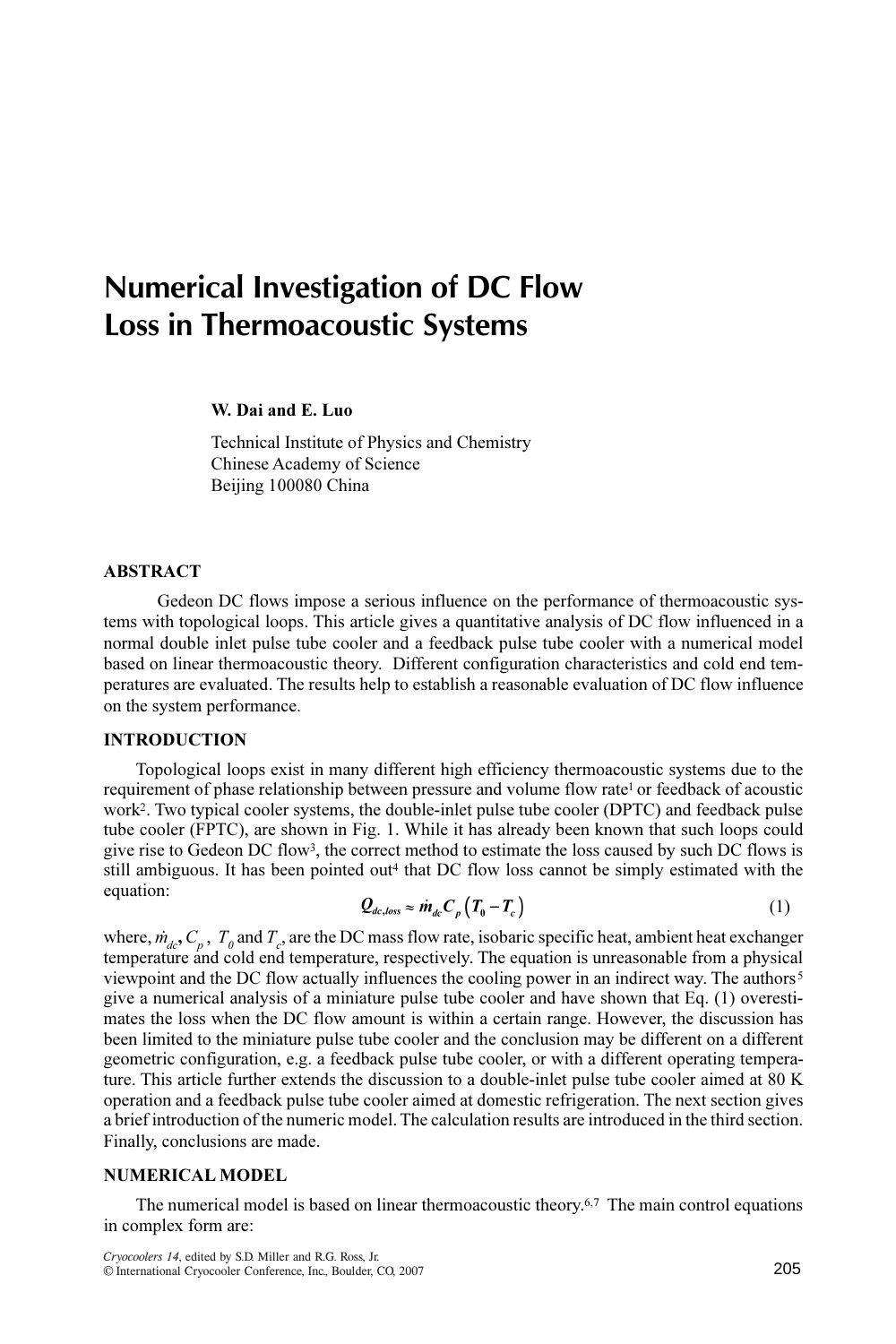

Figure 1. Two types of pulse tube cooler with topological loop: (a) double-inlet pulse tube cooler; (b) feedback pulse tube cooler

$$
\frac{d\hat{U}}{dx} + R_1 \hat{p} - R_3 \hat{U} = 0
$$
\n(2)

$$
\frac{d\hat{p}}{dx} + R_2 \hat{U} = 0
$$
\n(3)

$$
\frac{dH}{dx} = Q \quad H = c_1 + c_2 \frac{dT_x}{dx} \tag{4}
$$

 $\hat{p}, \hat{U}$ ,and  $T_x$  are complex pressure wave amplitude, complex volume flow rate amplitude and mean temperature of the gas, respectively.  $H$  is the total energy including enthalpy flow integrated over the fluid passage cross section and static heat conduction.  $Q$  is the heat input to the gas from the outside of the system.  $R_p$ ,  $R_p$ ,  $R_q$ ,  $c_p$ ,  $c_2$  are functions of parameters such as the fluid passage geometry, frequency, and average pressure.

The working gas, helium, is taken as an ideal gas with temperature-dependent heat conductivity and viscosity. The regenerator material also has temperature-dependent heat conductivity and specific heat. With these equations and boundary conditions, the calculation<sup>8</sup> can start. Furthermore, there is no attempt in the program to find the source of DC flow. The magnitude of DC flow is set manually to investigate the influence.

#### CALCULATION RESULTS AND DISCUSSIONS

Before introducing the calculation results, two normalized parameters are defined. The first is the relative DC flow magnitude N:

$$
N = \frac{\dot{m}_{dc}}{\dot{m}_{regen,Th}} \times 100\%
$$
\n<sup>(5)</sup>

which is the ratio between DC mass flow rate  $\dot{m}_{dc}$  and amplitude of oscillating mass flow rate at the hot end of the regenerator  $\dot{m}_{\text{reson},\pi}$ . By changing this value, its influence is seen on the cooling power and temperature distributions in the following cooler systems. For both systems investigated, the positive value of N means the DC flow is from the regenerator hot end to the regenerator cold end through the regenerator, while a negative value means the opposite direction.

The second parameter is normalized cooling power loss, which is defined as

$$
\eta = \frac{Q_c - Q_{c,dc}}{\dot{m}_{dc}C_p \left(T_h - T_c\right)}\tag{6}
$$

 $Q<sub>c</sub>$  is the cooling power with N equal to zero at the specified cold end temperature which will be intentionally selected to ensure cooling power is bigger than zero even when DC flow magnitude is largest.  $Q_{c,dc}$  is the cooling power with a certain DC flow,  $T_b$ ,  $T_c$  are the temperatures of the hot and cold end heat exchangers. This parameter actually shows the extent Eq. (1) overestimates the real cooling power loss.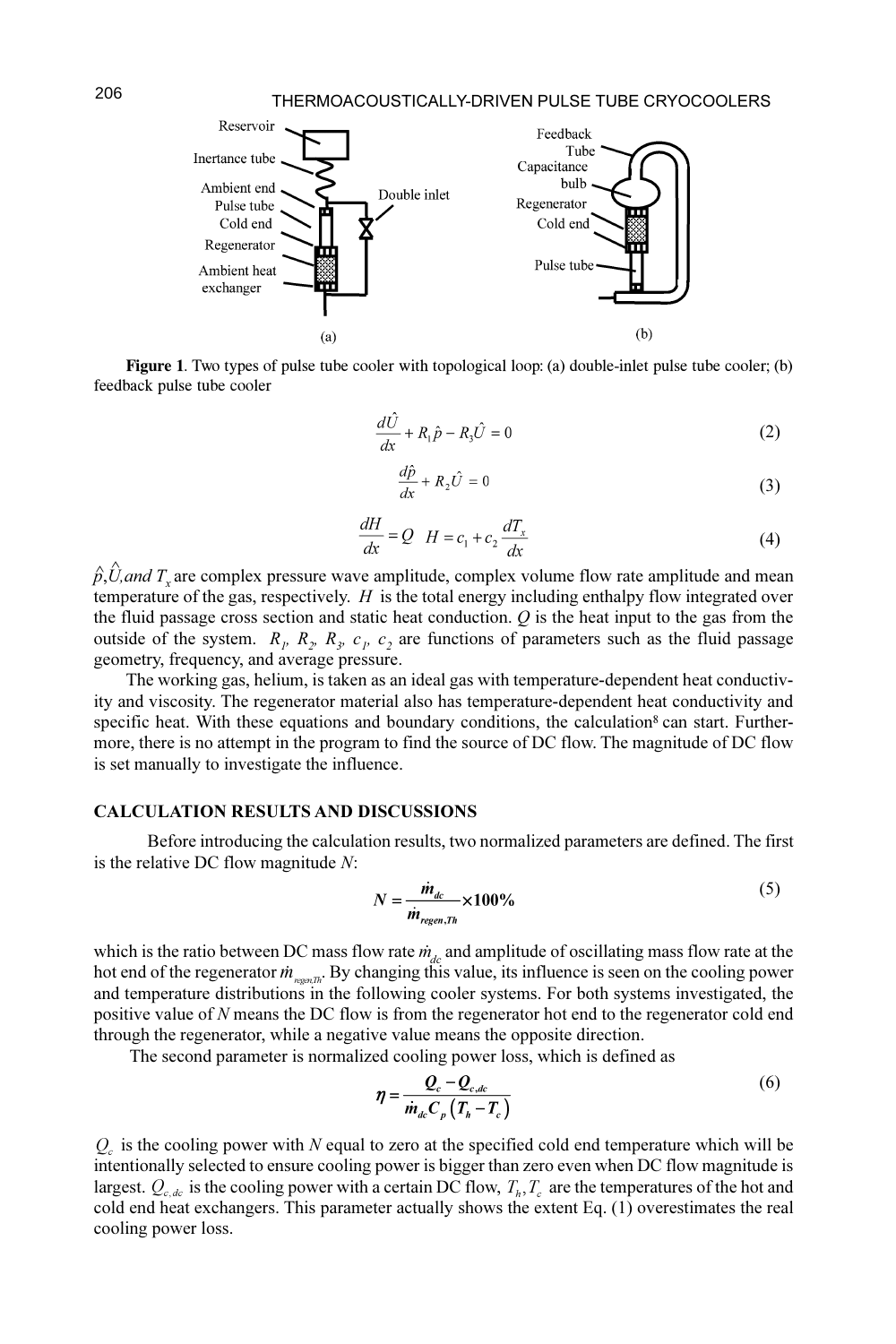#### Double Inlet Pulse Tube Cooler

Main components of the pulse tube cooler according to Fig.1(a) and the operating conditions are listed in Table 1. From the calculation, the cooler can reach a temperature of about 30 K. By setting the cold end temperature to 80 K, the magnitude of the DC flow influence on the system performance is seen when it is varied by up to  $\pm 0.3\%$ .

One issue should be addressed before this discussion. With a given pressure wave input, the DC flow amount will change the input power of the system. To put the discussion in a more common background, Figure 2 shows how the DC flow magnitude changes the input power. As can be seen, the input power only varies within a small range, which will not affect the validity of the following discussion. Meanwhile, Figure 2 also shows that cooling power at 80 K first decreases slowly from 5.8 W with zero DC flow to around 5 W with 0.1% DC flow magnitude, then it quickly drops with increased DC flow magnitude.

Figure 3 shows how the DC flow affects the temperature distribution along the regenerator and the pulse tube. It can be seen that  $N$  larger than 0.1% already seriously changes the temperature gradient, which can be easily detected in experiments. Figure 4 shows how the normalized cooling

| Regenerator | Length 50mm, I.D. 25mm, filled with 400# stainless steel mesh |
|-------------|---------------------------------------------------------------|
| Pulse tube  | Length 60mm, I.D.12mm                                         |
| Operating   | 3.0MPa, 30Hz, Inlet pressure amplitude 0.3MPa, Ambient heat   |
| conditions  | exchanger temperature is fixed at 299K                        |

Table 1. Details of the normal double inlet pulse tube cooler



Figure 2. Influence of DC flow magnitude on input power and cooling power, DPTC



Figure 3. Influence of DC flow magnitude on temperature distribution, DPTC



Figure 4. Normalized cooling power loss vs. DC flow magnitude, DPTC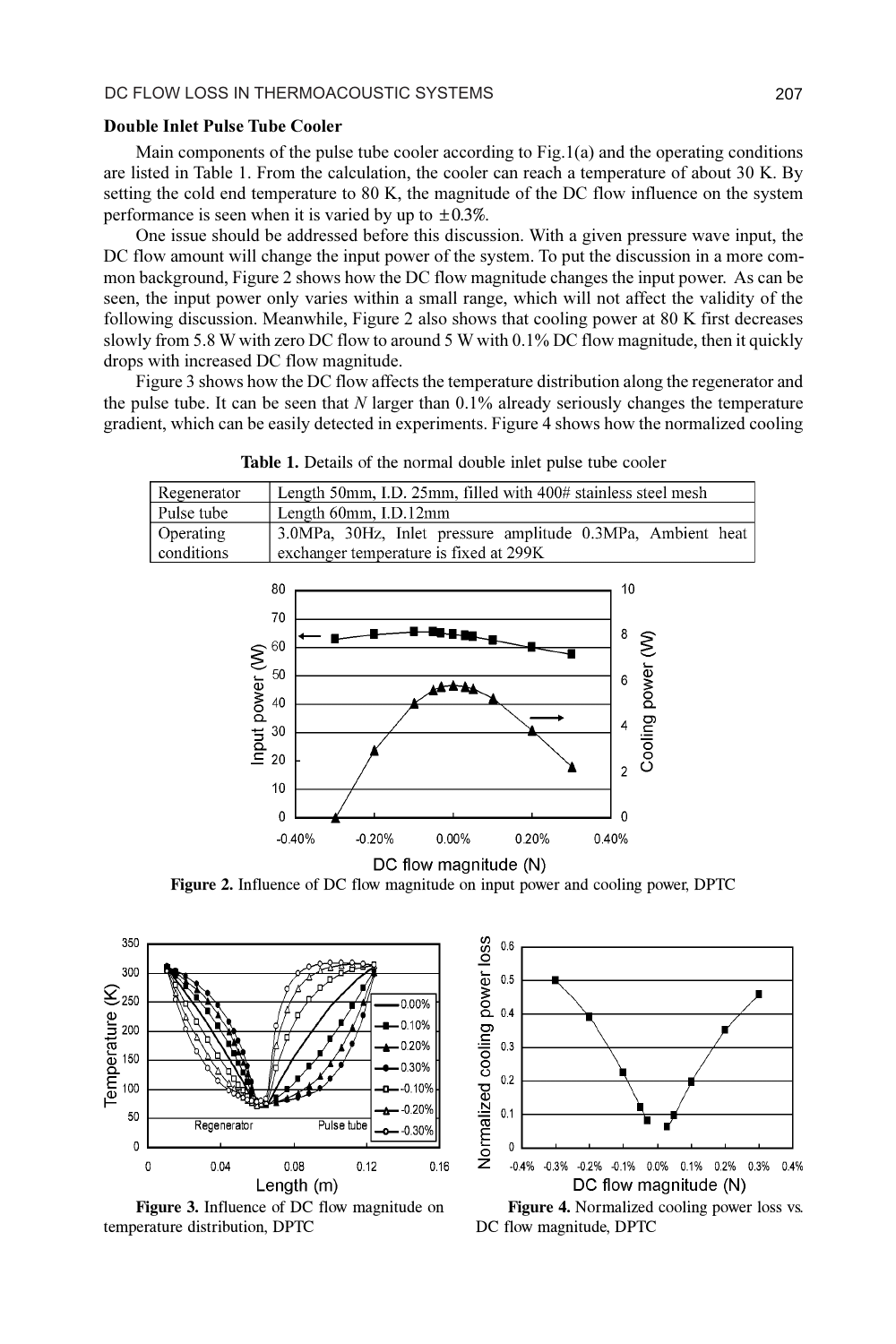power loss changes with N. As the results clearly indicate, Eq. (1) does overestimate the real cooling power loss.

#### Feedback Pulse Tube Cooler

The main components of the feedback pulse tube cooler and the operating conditions are listed in Table 2. By setting the cold end temperature at 240 K, we will see how the magnitude of the DC flow, which varies up to ±2.0% , changes the system performance. Figure 5 shows the influence of the DC flow magnitude on the input power and cooling power. The calculation indicates that the system input power changes within 1%. This may be related to the small temperature span of the regenerator. With zero DC flow, the system can provide 117 W  $\omega$  240 K with 77.6 W of acoustic power input.

Figure 6 shows how the DC flow magnitude changes the temperature distribution. Compared with the results on the double-inlet pulse tube cooler, the abnormality of temperature gradient becomes most apparent when DC flow magnitude N is over  $1.0\%$  which is several times larger than the case with a double-inlet pulse tube cooler. Figure 7 also shows Eq. (1) overestimates the real cooling power loss.

## **CONCLUSION**

Influences of Gedeon DC flow on the performance of two typical thermoacoustic coolers, which have different configuration characteristics and cold end temperatures, has been investigated through a numerical model based on linear thermoacoustic theory.

 Both results indicate that the traditional Eq. (1) has overestimated the cooling power loss due to DC flow. Meanwhile, it has also been shown that the magnitude of the influence depends on the specific cooler type. In the case of double-inlet pulse tube cooler for 80 K operation, the normalized

|             | <b>THERE Example 100 Research pulse</b> there everely        |
|-------------|--------------------------------------------------------------|
| Regenerator | Length $35$ mm, I.D. $50$ mm, filled with $120#$             |
|             | stainless steel mesh                                         |
| Pulse tube  | Length 50mm, I.D.50mm                                        |
| Other       | Refer to $8$ for details                                     |
| components  |                                                              |
| Operating   | 2.5MPa, 60Hz, Inlet pressure amplitude 0.12MPa, Ambient heat |
| conditions  | exchanger temperature is fixed at 288K                       |

Table 2. Details of the feedback pulse tube cooler



Figure 5. Influence of DC flow magnitude on input power and cooling power of FPTC